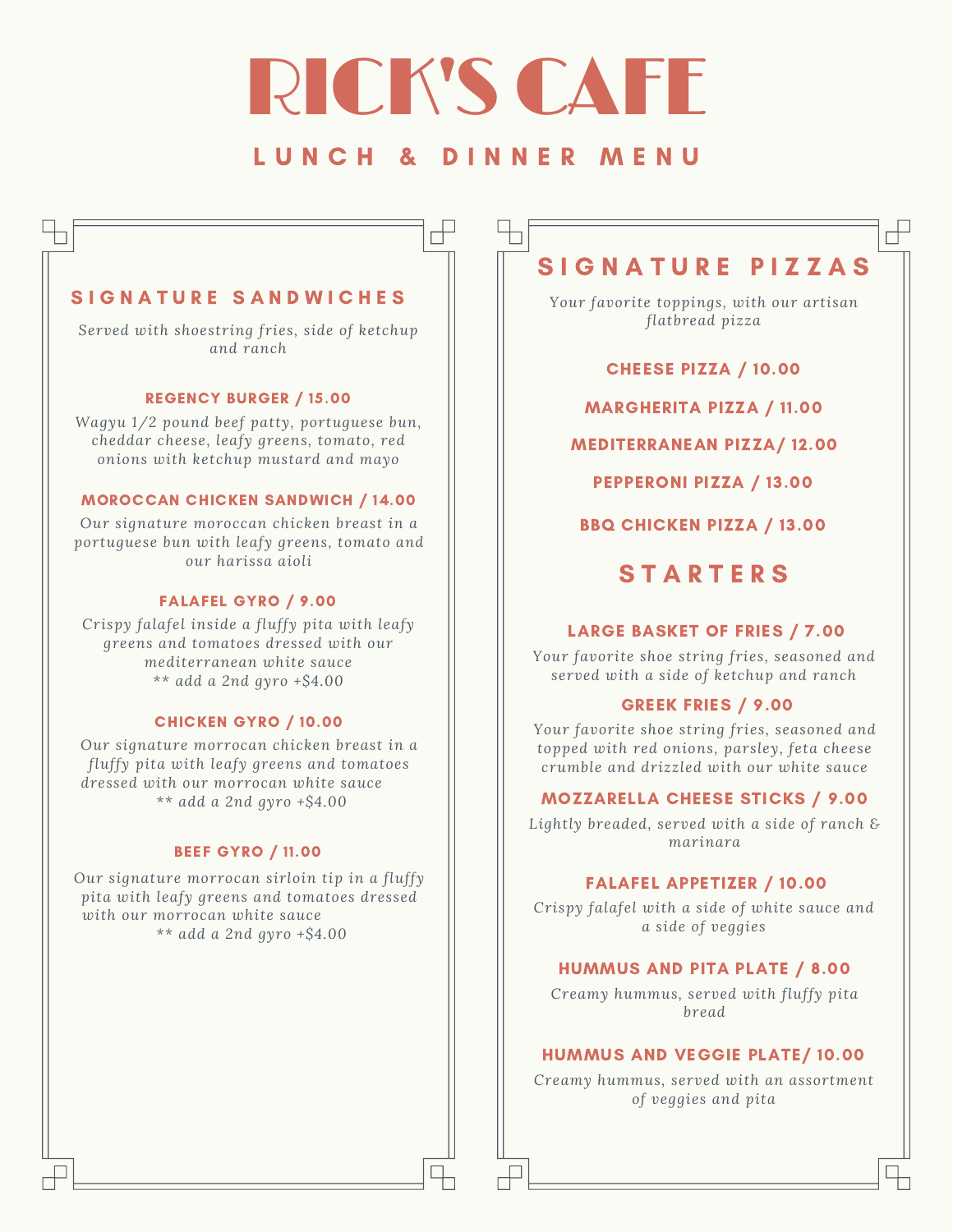# RICK'S CAFE

## L U N C H & D I N N E R M E N U

╓

### MOVIE PICKS

n

*Try out these classic movie fare entrees*

### RESERVOIR DOG / 7.00

*100% beef Eisenberg hot dog, split and grilled, on a soft bun, fries and a side of fries and condiments*

### INSIDE OUT GRILLED CHEESE / 7.00

*Portuguese bun with melty cheddar cheese, a side of fries, ketchup and ranch*

### CONAN THE BAVARIAN PRETZEL/ 8.00

*Traditional Bavarian pretzel, served with a side of yellow mustard, nacho cheese or honey mustard*

### BLOCKBUSTER NACHOS/ 10.00

*Crispy corn tortilla chips, melty nacho cheese, with chili, topped with red onions, fresh tomatoes, pickled jalapeños and sour cream*

### QUESADILLA ON ELM ST / 10.00

*Flour tortilla, jack cheese, onions, tomatoes & jalapeños, served with a side of salsa and sour cream, \*\*add chicken +3.00*

### LORD OF THE WINGS/ 13.00

*Boneless chicken wings, tossed in either Frank's Red Hot sauce or Baby Rays Sweet BBQ sauce, served with a side of ranch and celery, \*\* add fries +2.00*

### **SALADS**

╓╫

### HOUSE SALAD / 7.50

*Leafy greens, cucumber, tomatoes and red onions, with a side of your favorite dressing*

### RICK'S CELERY SALAD / 8.00

*Crunchy celery slices, sweet dates, sliced almonds, tossed in a lime vinagrette*

### GREEK SALAD/ 8.50

*Cucumbers, tomatoes, bell peppers, red onions, feta cheese tossed in a red wine vinagrette*

### SIGNATURE ENTREES

### MOROCCAN CHICKEN SALAD / 13.50

*Leafy greens, cherry tomatoes, red onions, sliced dates with our signature Moroccan chicken, tossed in our Moroccan dressing topped with sliced almonds*

#### MOROCCAN CHICKEN SKEWERS / 14.00

*Our signature moroccan chicken breast, red onions, cherry tomatoes and bell peppers grilled to perfection, served with a side salad*

### MOROCCAN BEEF SKEWERS/ 15.00

*Our signature Moroccan sirloin tip, red onions, cherry tomatoes and bell peppers grilled to perfection, served with a side salad*

### D E S S E R T S

*Comfort classics*

GIANT CHOCO-CHIP COOKIE / 5.00 TRIPLE CHUNK BROWNIE/ 5.00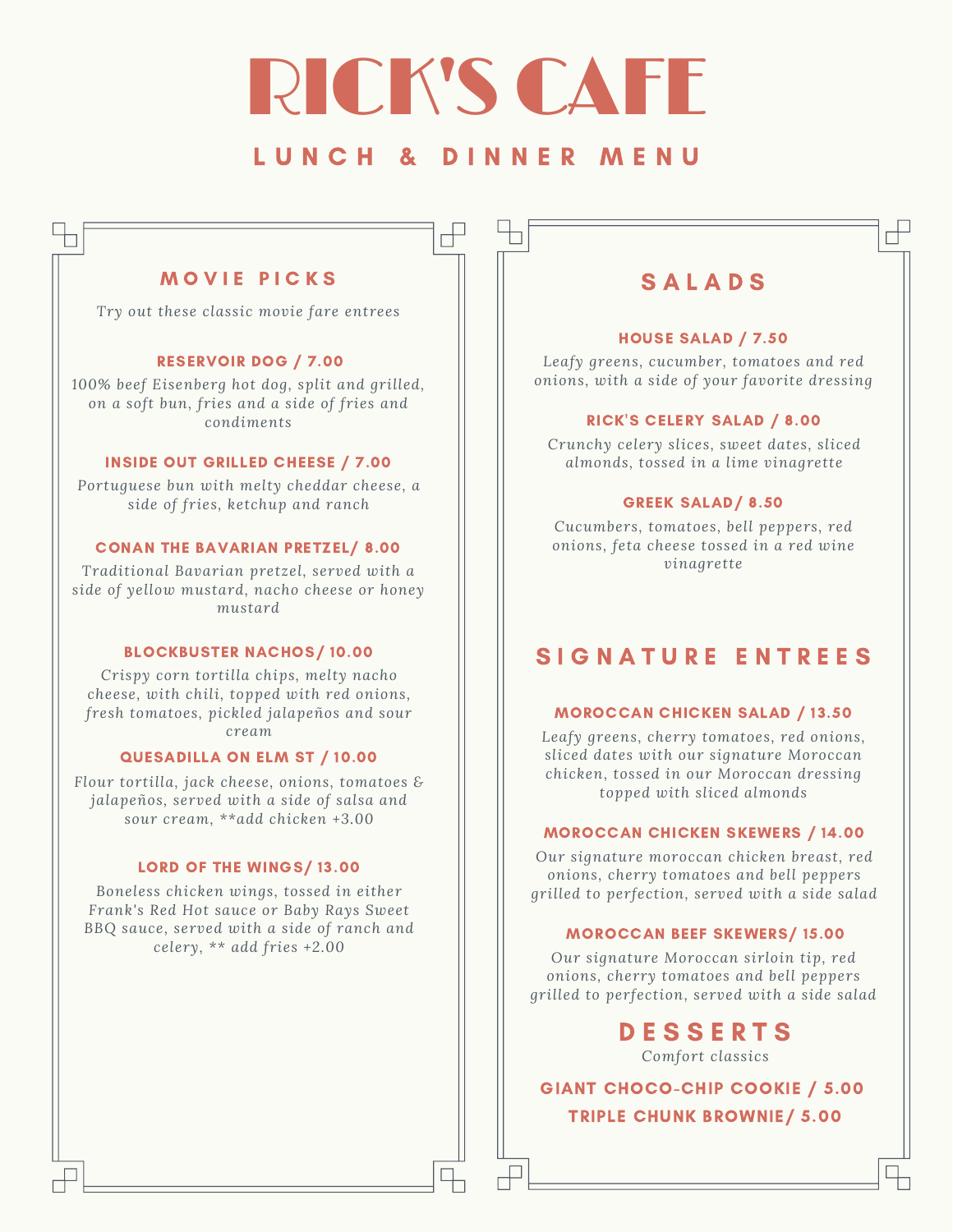# RICK'S CAFE

## B E E R & H A P P Y H O U R M E N U

h

┌╄

# B O T T L E D D R I N K S

MODELO ESPECIAL / 4.00 HEINEKEN / 5.00 FIRESTONE 805 / 4.00

LOVERBOY HARD TEA / 4.00 WHITE CLAW SELTZER / 4.00 REBEL HARD COFFEE / 4.00

# BEER ON DRAFT

COORS LIGHT - \$4 (16OZ) \$6 (20OZ)

*American Style Pale Lager, light and refreshing Anhesuer-Busch Brewing 4.2% ABV*

DELICIOUS IPA - \$5.50 (8OZ) \$11 (16OZ) *American Style IPA, citrus and spicy hops Stone Brewing 7.7% ABV*

SPACE DUST - \$5.50 (8OZ) \$11 (16OZ) *American Style IPA, well balanced and boozy* Elysian *Brewing 8.2% ABV*

BLOOD ORANGE WIT - \$7 (16OZ) \$9 (20OZ) *Belgian style wheat beer with fresh blood oranges.* Refuge Brewing 5.0% ABV

SHOCKTOP - \$7 (16OZ) \$9 (20OZ) *Belgian Style Wheat Beer, brewed with oranges* Anhesuer-Busch Brewing 5.2% ABV

CANTEEN- \$9 (16OZ) \$11 (20OZ) *German Pilsner, an easy drinking bright ale* Docent Brewing 4.5% ABV

SECOND REEF - \$9 (16OZ) \$11 (20OZ) *Session blonde ale, crisp with a quick finish* Laguna Beach Brewing 5.4% ABV

STELLA ARTOIS- \$9 (16OZ) \$11 (20OZ) *Belgian Pilsner, pleasantly bitter and refreshing* Anheuser-Busch 4.8% ABV

BLACKHOUSE- \$9 (16OZ) \$11 (20OZ) *Oatmeal coffee stout, rich in malt, coffee & chocolate* Modern Times Brewing 5.8% ABV

# H A P P Y H O U R

 $\mathbb{R}^+$ 

*Monday through Friday 12pm - 6pm*

# **D R A F T**

BLOOD ORANGE WIT - \$5 (16OZ) \$7 (20OZ) *Belgian style wheat beer with fresh blood oranges.* Refuge Brewing 5.0% ABV

SHOCKTOP - \$5 (16OZ) \$7 (20OZ)

*Belgian Style Wheat Beer, brewed with oranges* Anhesuer-Busch Brewing 5.2% ABV

CANTEEN- \$5 (16OZ) \$7 (20OZ) *German Pilsner, an easy drinking bright ale*

Docent Brewing 4.5% ABV

# **WINES**

GOTA DE ARENA - \$5.00 *Tempranillo -* Castilla y Leon, Spain

COLLIER CREEK - \$5.00 *Pinot Noir -* Lodi Central Valley*, California*

CARMEL ROAD- \$7.00 *Cabernet Sauvignon -* Central Coast*, California*

MURPHY GOOD - \$5.00 *Sauvignon Blanc - North Coast, California*

BENVOLIO - \$5.00 *Pinot Grigio - Friuli-Venezia Giulia, Italy*

LA VIELLE FERME - \$5.00 *Rose - Rhone, France*

> F O O D *Only available at the bar*

BASKET OF FRIES - \$5.00

GREEK FRIES - \$6.00

BAVARIAN PRETZEL - \$6.00

ANY PIZZA - \$10.00 NACHOS - \$6.00